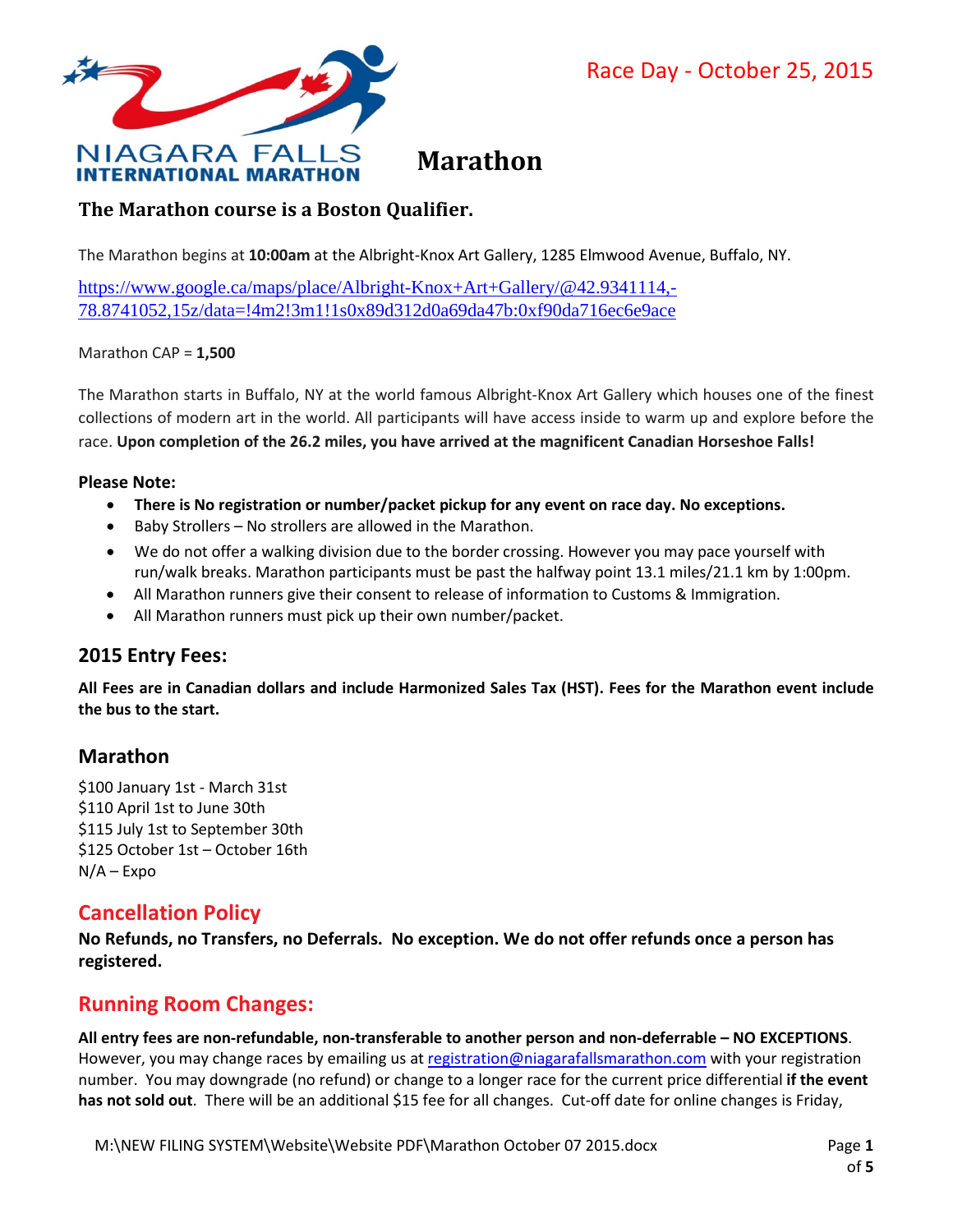September, 25, 2015 or at registration at the Expo, Friday, October 23 and Saturday, October 24 **unless event is sold out.**

## **Events.com Participant Dashboard Changes:**

Changes to your information may be made via your participant dashboard **UNLESS THE EVENT IS SOLD OUT**. You will be able to switch races by paying the difference between races if applicable (no refunds for downgrades). Additionally there will be a \$15 fee to change your race. Cut-off date for online changes is Friday, September, 25, 2015 or at registration at the Expo, Friday, October 23 and Saturday, October 24 **unless event is sold out.**

**REGISTERING MULTIPLE PARTICIPANTS: Please use a DIFFERENT email address for each registrant to ensure you receive your individual confirmation bib number email and last minute information.**

**Course Time Limit: 6 hours. Finish line officially closes at 4:00pm.**

### **Race Time**

Sunday October 25, 2015 @ 10:00am

#### **Every Marathon Participant will receive the following as part of your race registration:**

- Finisher Medal
- Shirt
- Personalized Bib (if you register by Friday, October 16, 2015)
- Food/Drink at finish line
- Recovery Jacket

### **Register By Mail**

# **CLICK HERE to download a printable 2015 mail-in registration form.**

Please mail us your completed, signed form and payment in full to this address:

Niagara Falls International Marathon Inc. 5300 Willmott Street, Niagara Falls, Ontario L2E 2A7

Cheques must be payable to Niagara Falls International Marathon Inc.

## **Registration Cut-Off Dates**

**Personalized race bib.** – First name will be printed on your bib if you register by **Wednesday, October 14, 2015.**

The cut-off date for changes is **Friday, September 25, 2015** or at registration at the **Expo - Friday, October 23 & Saturday, October 24 unless event has sold out.**

**All Registration for the Marathon** closes **Friday, October 16, 2015 at 11:59pm**.

**Please note:** All printable (email, fax or mailed in) registration forms must be received by **Friday October 9, 2015**. Any printed registrations received after **Friday, October 9, 2015** date will be returned by email.

## **Age Limit**

Participant must be 18 years of age to register for the Marathon distance.

M:\NEW FILING SYSTEM\Website\Website PDF\Marathon October 07 2015.docx Page **2**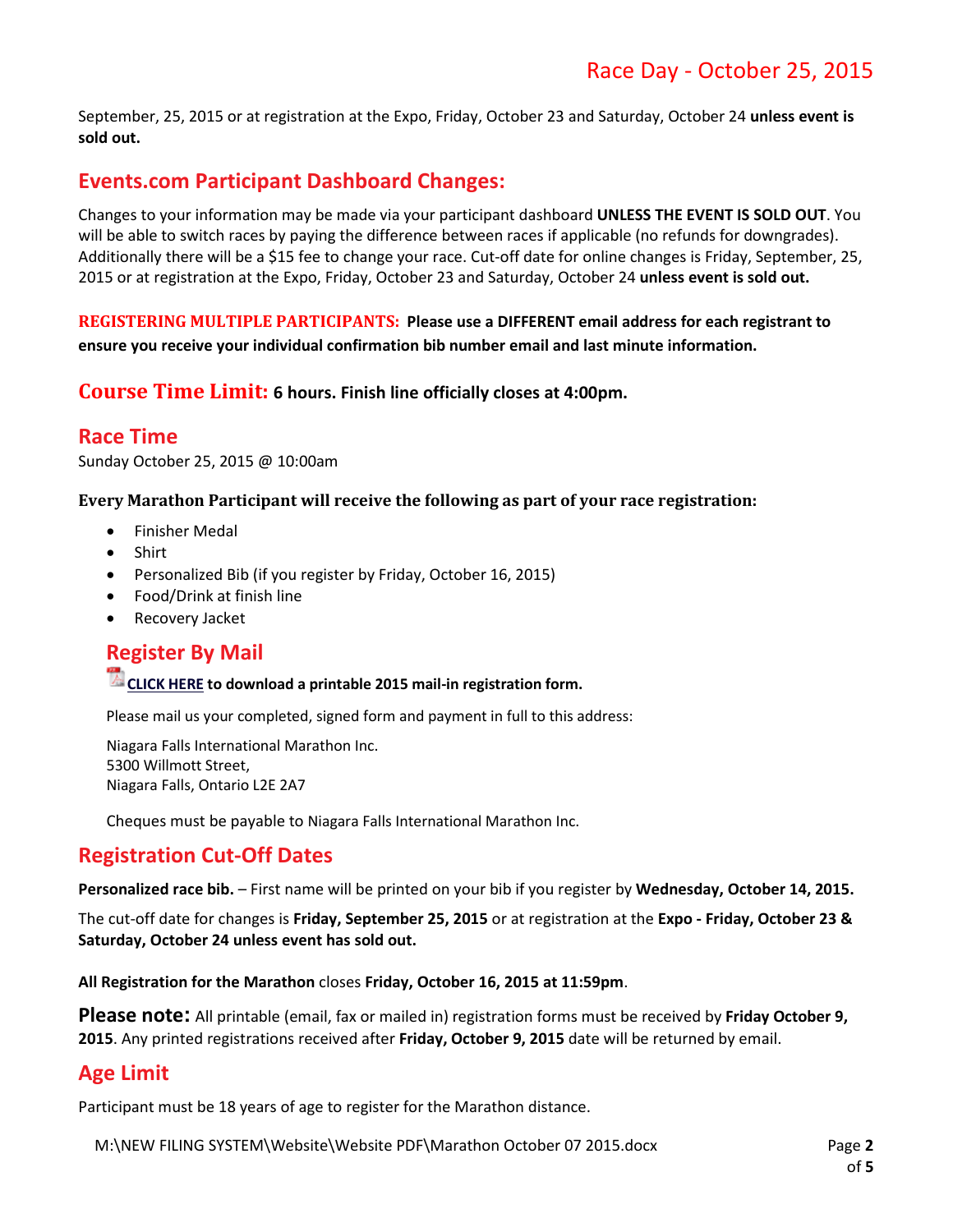# Race Day - October 25, 2015

The International Marathon Medical Directors Association, IAAF and Athletics Canada advise that athletes under the ages listed above NOT partake in the Marathon and Half Marathon distance.

## **Packet Pickup**

#### **Please note there is No registration or number packet pickup on race day for ANY EVENT.**

Race kits (consisting of your bib number with MyLap Bib Tag, shirt and swag bag) can be picked up at registration at the Expo.

**Location:** Scotiabank Convention Centre - 6815 Stanley Ave, Niagara Falls, ON L2G 3Y9

**Dates and Times:** (Times subject to change) Friday, October 23, 2015 – 1:00pm – 7:00pm Saturday, October 24, 2015 – 9:30am – 5:30pm

Marathon runners will be required to clear Canada Customs & Immigration before receiving their bib number (ID will be required at this time). **YOU MUST PICK UP YOUR OWN NUMBER**.

#### **Lost or did not receive your email confirmation?**

Check the confirmation list on the participant or athlete dashboard where you registered. As long as you are on the confirmation list you do not need your email confirmation to pick up your number/packet. Your bib number will be emailed to you the week of October  $19<sup>th</sup>$ , 2015.

## **Customs & Immigration – Marathon Only**

#### **Requirements**

All Marathon participants must have a valid Passport, Enhanced Driver's License or Nexus Card to enter the US/Canada to participate in the Marathon event.

"All persons with the exception of U.S. citizens, returning resident aliens, aliens with immigrant visas, and Canadian citizens visiting or in transit are required to purchase I-94 entry documents prior to race day (\$6.00 fee)". We urge you to take a short walk or drive across the Rainbow Bridge on Friday or Saturday and visit U.S. Customs to obtain your I-94. Please keep in mind that this is an initiative and requirement of the U.S. Government.

#### **Questions:**

If you have any questions about entry into Canada due to criminalities (e.g. felony, misdemeanor, DWI/DUI, etc.) or customs requirements, please contact Canada Border Services at [http://www.cbsa-asfc.gc.ca](http://www.cbsa-asfc.gc.ca/) or US Customs and Border Protection at [http://www.getyouhome.gov](http://www.getyouhome.gov/) to determine if there is any reason why you would be denied entry into Canada and therefore not able to participate in the Marathon.

#### **Procedures:**

At the time of registration your information automatically will be sent to customs for pre-clearance. If there are any issues, border personnel will contact you directly. Over race weekend, you will need to bring your Passport, Enhanced Driver's License or Nexus Card to the Registration/Expo (Friday or Saturday) for customs clearance with border crossing officers in person before picking up your race kit. On race day, if you will be using the shuttle/baggage buses to the Marathon start, you will need to bring your same ID with you on the bus in order to cross the border from Canada to US. Please make sure to keep your ID visible at all times. Since you have been pre-cleared through customs prior to race day, you will not be stopped during your run across the Peace Bridge. You may choose to carry your passport with you while you run, or you can leave your passport on the secure baggage bus that will be at the finish area (for you to pick up upon completion of your run.)

M:\NEW FILING SYSTEM\Website\Website PDF\Marathon October 07 2015.docx Page **3**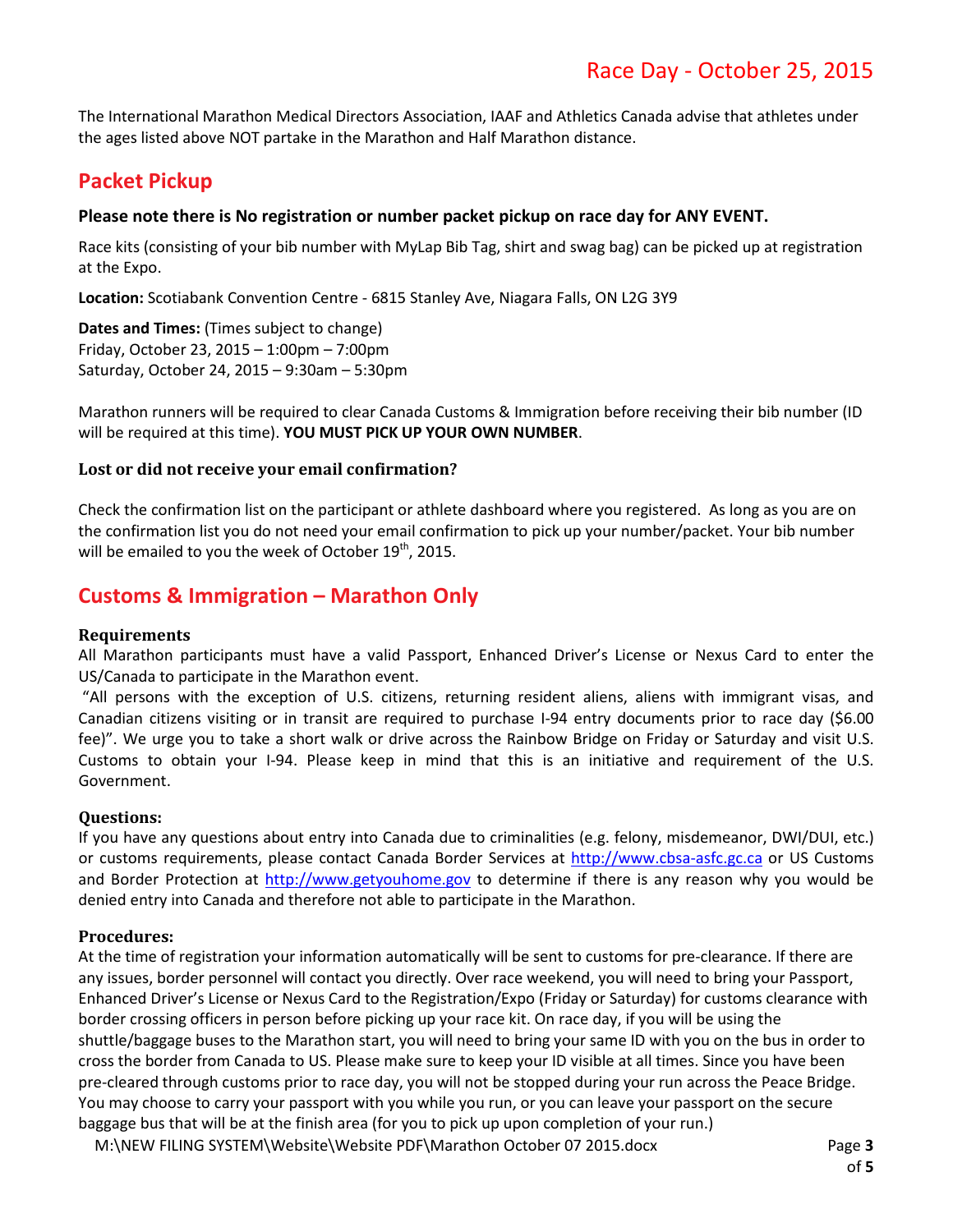# Race Day - October 25, 2015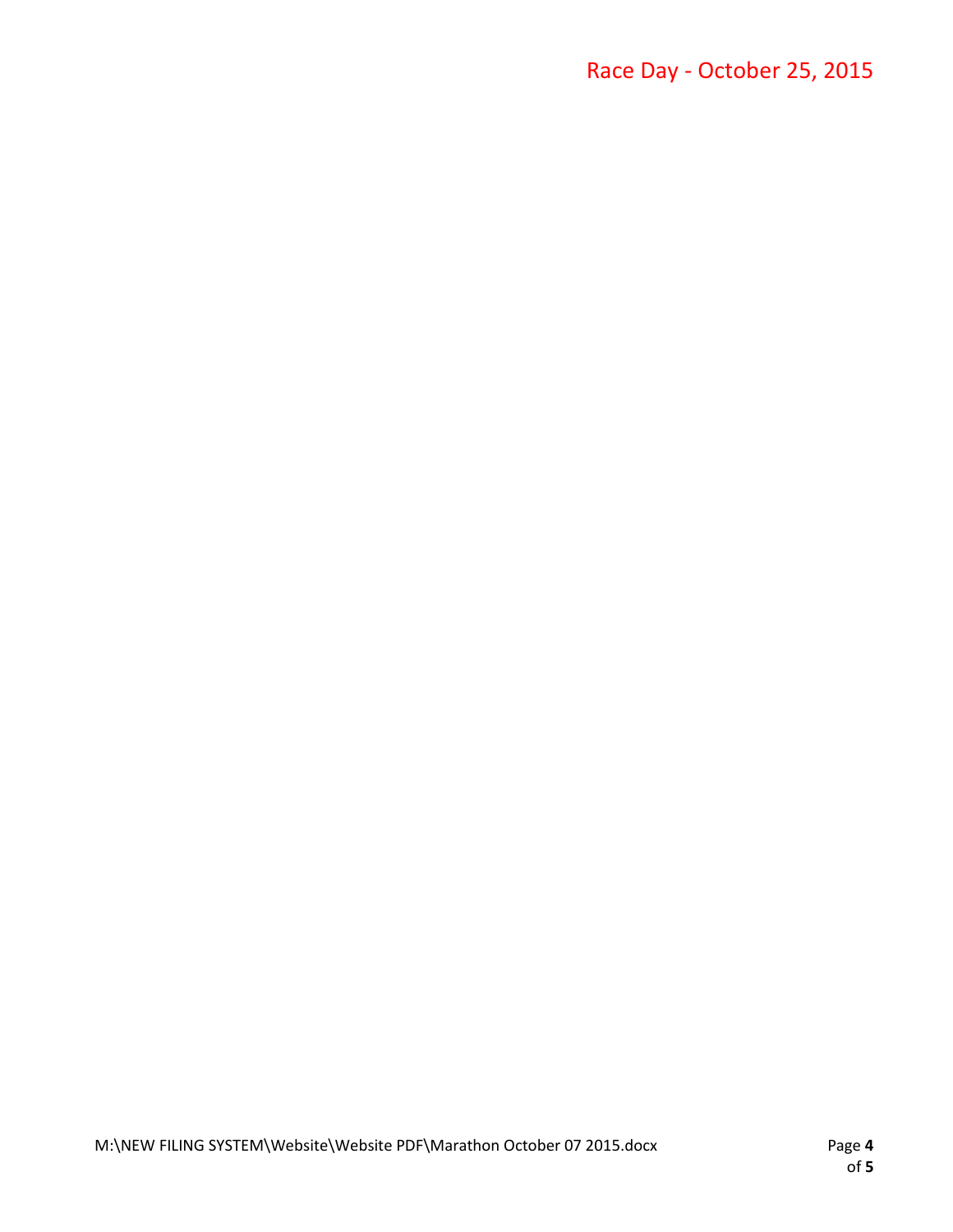## **Busing**

#### **Busing to Start**

Busing is included in the registration fees for the Marathon.

**YOU WILL BE REQUIRED TO SHOW ID WHEN YOU BOARD** (same ID as used to pick up number).

#### **SCHEDULE**

#### **Marathon 7:30am – 8:00am Crowne Plaza Hotel, 5685 Falls Avenue, Niagara Falls, ON L2E 6W7.**

Buses will transport participants in the Marathon to the start area, located at the Albright-Knox Art Gallery, 1285 Elmwood Avenue, Buffalo, NY.

Buses will begin leaving from the Crowne Plaza Hotel at 7:30am with the last bus leaving at 8:00am. Those who arrive after this time will be required to find their own transportation. The trip takes approximately 40 minutes. **Transportation to the Start area is available for participants only.**

### **Baggage Buses**

At the Expo, Marathon participants will be given a plastic bag to use for their belongings on race day. This is the only bag that will be accepted on the baggage bus**; personal bags are not permitted**.

On race day, baggage buses will be located at the start area labeled with numbers that correspond with your bib number. Buses will be monitored and kept secure by official security volunteers at all times.

Buses will then transport your bags to the finish area. **To claim your baggage after the race, locate the bus labeled with numbers that correspond with your bib number.** Show your bib number to the volunteer who will then retrieve your bag and return it to you.

Only official volunteers and event staff are allowed on the buses.

## **Parking**

**Start Line (Buffalo, NY):** Parking is available at the Albright Knox-Art Gallery, 1285 Elmwood Avenue, Buffalo, NY on race day. Transportation is **NOT** provided back to the Marathon start after the race.

Paid parking is available behind the Crowne Plaza Hotel. (Buses leave from the Crown Plaza Hotel).

#### **Finish Area:**

**FREE parking** is available at the Rapidsview parking lot at Upper Rapids Blvd & Portage Rd. (across from Marineland). Mapquest link to webpage map. <http://mapq.st/1qzATNY>

**Paid parking** is available: Across from Table Rock Welcome Centre (6650 Niagara Parkway) [https://www.google.ca/maps/place/Table+Rock+Welcome+Centre/@43.0797239,-](https://www.google.ca/maps/place/Table+Rock+Welcome+Centre/@43.0797239,-79.0787935,17z/data=!4m2!3m1!1s0x89d3430906a14f7d:0x2b82046b4569d2ea) [79.0787935,17z/data=!4m2!3m1!1s0x89d3430906a14f7d:0x2b82046b4569d2ea](https://www.google.ca/maps/place/Table+Rock+Welcome+Centre/@43.0797239,-79.0787935,17z/data=!4m2!3m1!1s0x89d3430906a14f7d:0x2b82046b4569d2ea)

Floral Greenhouse (7145 Niagara

Parkway) [https://www.google.ca/maps/search/floral+greenhouse+7145+Niagara+Parkway,+Niagara+Falls,+ON/@](https://www.google.ca/maps/search/floral+greenhouse+7145+Niagara+Parkway,+Niagara+Falls,+ON/@43.071991,-79.07651,17z/data=!3m1!4b1) [43.071991,-79.07651,17z/data=!3m1!4b1](https://www.google.ca/maps/search/floral+greenhouse+7145+Niagara+Parkway,+Niagara+Falls,+ON/@43.071991,-79.07651,17z/data=!3m1!4b1)